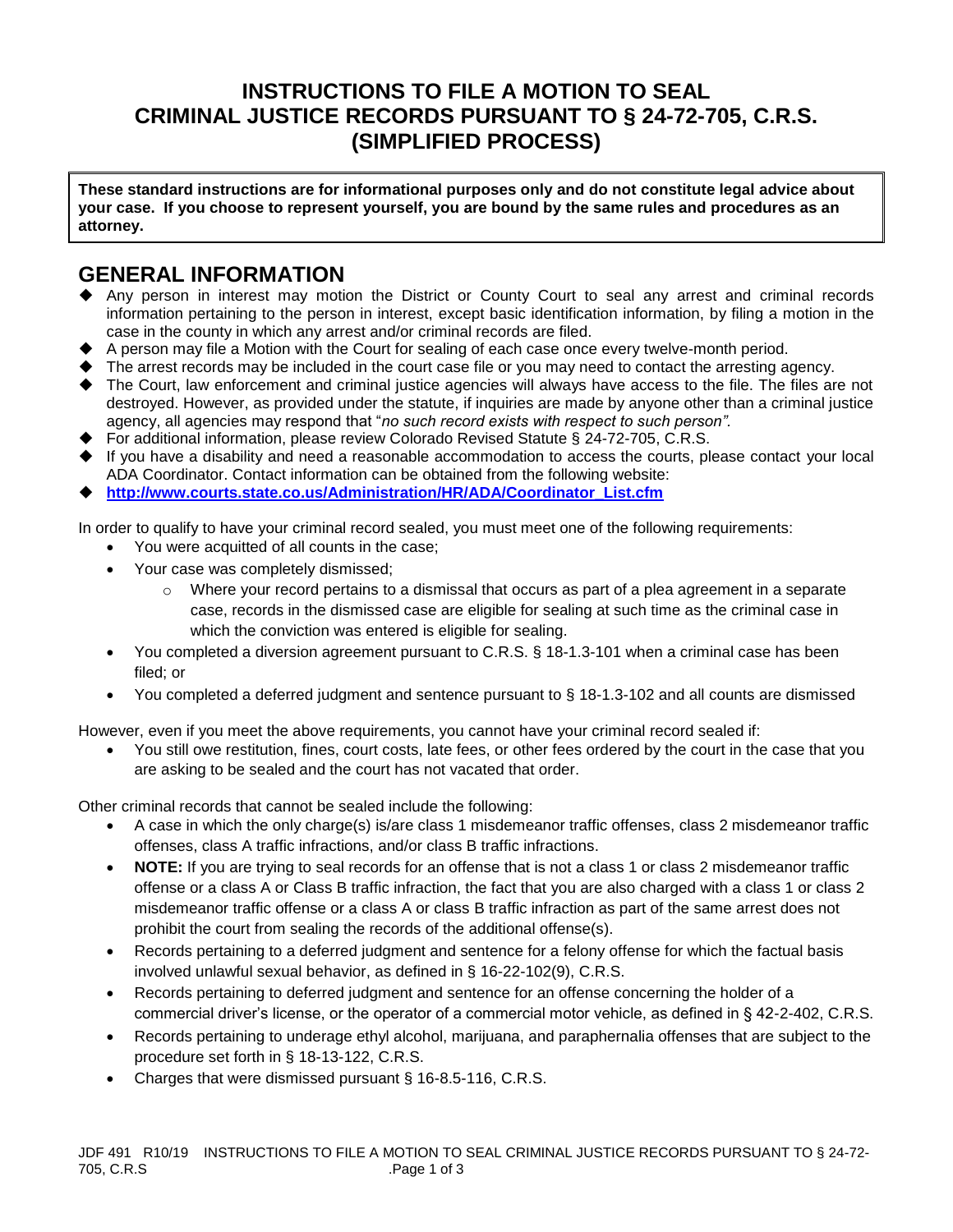# **COMMON TERMS**

| $\mathbb{Z}$ Motion:             | Document officially commences the Sealing of Records process.                                                                                                                                  |
|----------------------------------|------------------------------------------------------------------------------------------------------------------------------------------------------------------------------------------------|
| $\mathbb{Z}$ Person in Interest: | The person who is the primary subject of a criminal justice record or his/her legal<br>representative. If the person is under legal disability this means and includes the<br>person's parent. |
| $\mathbb{Z}$ Arrest:             | To take into custody by legal authority.                                                                                                                                                       |
| $\mathbb{Z}$ Acquitted:          | The finding of not guilty by a Judge or Jury.                                                                                                                                                  |
| $\mathbb{Z}$ Criminal Case:      | A case brought by the government against an individual accused of committing a<br>crime.                                                                                                       |
| $\mathbb{Z}$ May:                | In legal terms, "may" is defined as "optional" or "can".                                                                                                                                       |
| $\triangleright$ Shall:          | In legal terms, "shall" is defined as "required".                                                                                                                                              |

### **If you do not understand this information, please contact an attorney.**

## **FEES**

A filing fee of \$65.00 is required. If you are unable to pay, you must complete the Motion to File without Payment and Supporting Financial Affidavit (JDF 205) and submit it to the Court. Once you submit the completed JDF 205 form and a blank Order (JDF 206), the Court will decide if you need to pay the filing fee.

Other fees that a party to the case may encounter are as follows:

- 
- ❑ Copies of Documents (Documents on File) \$ .75 per page or \$1.50 if double-sided
- ❑ Copies of Documents (Documents not on File) \$ .25 per page or \$.50 if double-sided
- □ Certification Fee \$ 20.00

❑ Records Search Fees Varies and is payable to the agency

- 
- 
- 

## **FORMS**

To access forms online, go to the website at **[www.courts.state.co.us](http://www.courts.state.co.us/)** and then click **"Self Help/Forms"** tab. The forms are available in PDF or WORD by selecting **All Court Forms and Instructions - Seal My Case - Sealing of Criminal Justice Records Pursuant to §24-72-705**. Please click either PDF or WORD by the title of the form. You may complete a form online and print or you may print it and type or print legibly in black ink.

- ❑ JDF 477 Motion to Seal Criminal Justice Records Pursuant to §24-72-705
- ❑ JDF 478 Order to Seal Criminal Justice Records Pursuant to §24-72-705
- ❑ JDF 492 Order Denying Motion to Seal Criminal Justice Records Pursuant to §24-72-705
- ❑ JDF 493 Notice of Hearing on Sealing Criminal Justice Records Pursuant to §24-72-705

# **STEPS TO FILING YOUR CASE**

## **Step 1: Complete the appropriate forms**.

### ❑ **Motion to Seal Criminal Justice Records Pursuant to § 24-72-705, C.R.S. (JDF 477).**

- $\Box$  Enter the Defendant's name in the case caption.
- ❑ **All applicable sections must be completed before the case is filed**.
- ❑ You are responsible for specifying with a checkmark each criminal justice agency that has the Defendant's criminal records. Do not include the Federal Bureau of Investigation (FBI). It is the Colorado Bureau of Investigation's (CBI) responsibility to contact the FBI if there is a corresponding FBI record.
- ❑ Specify the charge(s) for any arrest record or court case file you want sealed. You may obtain this information from the arresting agency and the court clerk's office.
- ❑ If you had a case that was dismissed due to a plea agreement in a separate case, provide the case number(s) that are related to the plea agreement.

JDF 491 R10/19 INSTRUCTIONS TO FILE A MOTION TO SEAL CRIMINAL JUSTICE RECORDS PURSUANT TO § 24-72- 705, C.R.S .Page 2 of 3